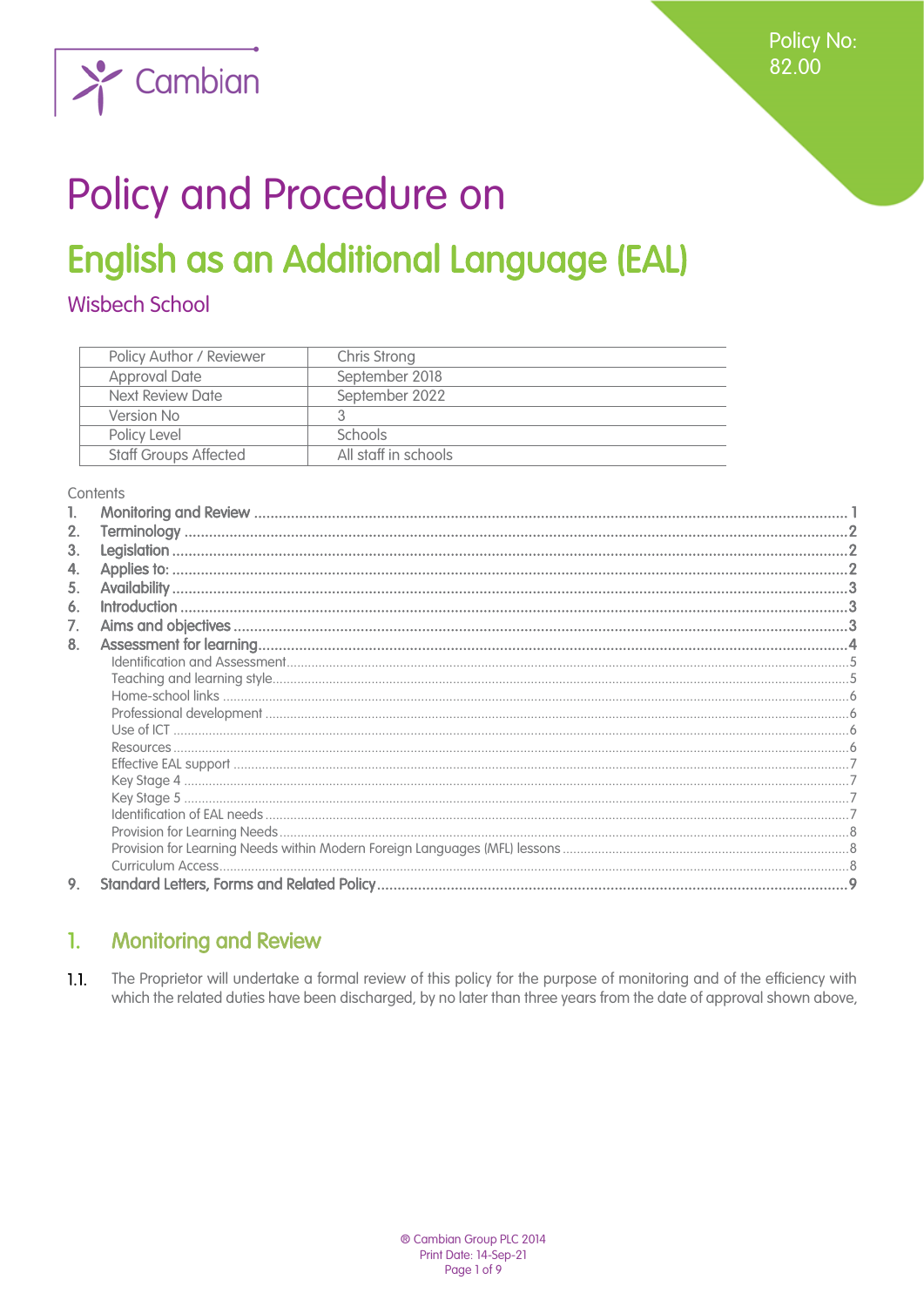

or earlier if significant changes to the systems and arrangements take place, or if legislation, regulatory requirements or best practice guidelines so require.

 $1.2.$ The local content of this document will be subject to continuous monitoring, refinement and audit by the Head of Service.

Signed:

the home

John Ivers **Clare Gammons** Proprietor, Cambian Group **Headteacher** Headteacher Nov 2019 September 2021

 $C$  game

## <span id="page-1-0"></span>2. Terminology

 $2.1.$ Our aim is to use consistent terminology throughout this policy and all supporting documentation as follows:

| 'Establishment' or 'Location | this is a generic term which means the school. Wisbech School is<br>an SEMH school                                                                                                                  |
|------------------------------|-----------------------------------------------------------------------------------------------------------------------------------------------------------------------------------------------------|
| <b>Individual</b>            | means any child or young person under the age of 18 or young<br>adult between the ages of 18 and 25. At Wisbech School we have<br>pupils attending and between the ages of 7 and 17.                |
| <b>Service Head</b>          | This is the senior person with overall responsibility for the school. At<br>Wisbech School this is the Headteacher who is Clare Gammons.                                                            |
| <b>Key Worker</b>            | Members of staff that have special responsibility for Individuals<br>residing at or attending the Establishment.                                                                                    |
| Parent, Carer, Guardian      | means parent or person with Parental Responsibility                                                                                                                                                 |
| <b>Regulatory Authority</b>  | Regulatory Authority is the generic term used in this policy to<br>describe the independent regulatory body responsible for<br>inspecting and regulating services. At Wisbech School this is Ofsted |
| <b>Social Worker</b>         | This means the worker allocated to the child/family. If there is no<br>allocated worker, the Duty Social Worker or Team Manager is<br>responsible.                                                  |
| <b>Placing Authority</b>     | Placing Authority means the local authority/agency responsible for<br>placing the child or commissioning the service                                                                                |
| <b>Staff</b>                 | Means full or part-time employees of Cambian, agency workers,<br>bank workers, contract workers and volunteers.                                                                                     |
| <b>SEN</b>                   | means Special Education Needs and is usually shortened to SEN.                                                                                                                                      |

## <span id="page-1-1"></span>3. Legislation

 $3.1.$ Complies with Part 6, paragraph 24(3) (b) of The Education (Independent School Standards Compliance Record) (England) (Amendment) Regulations.

## <span id="page-1-2"></span>4. Applies to:

Next Review Date: September

2021<br>14-Sep-21

Version: 3 ® Cambian Group PLC 2014 Approved by: Chris Strong Policy Name: English as an Additional Language Date: September 2018

Print Date: 14-Sep-21 Page 2 of 9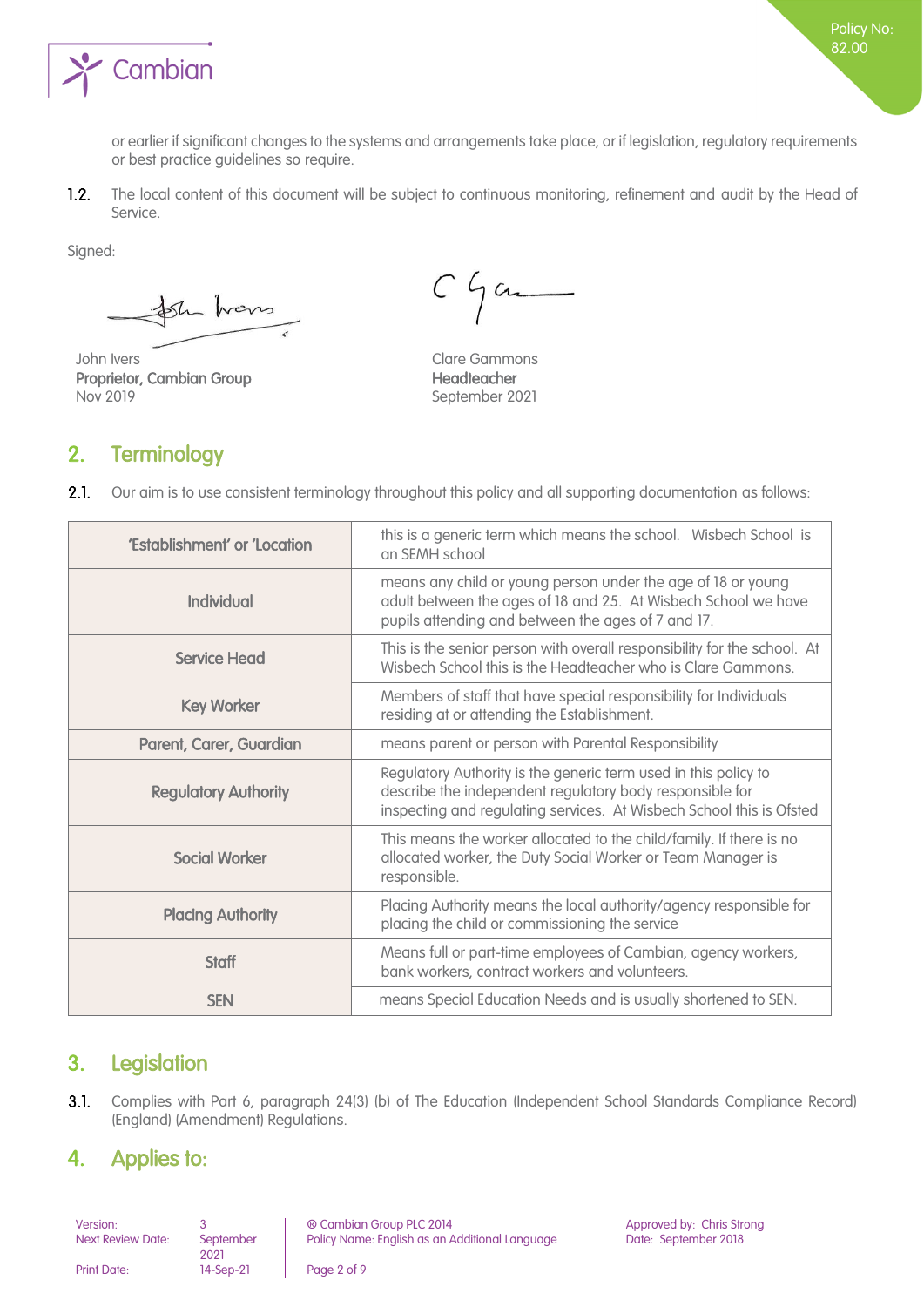

- the whole Location inclusive of activities outside of the normal hours;
- <span id="page-2-0"></span>• all staff (teaching and support staff), the proprietor and volunteers working in the Location.

## 5. Availability

 $5.1.$ This policy is made available to parents/guardians, carers, staff and Individuals from Wisbech School where a copy can be obtained from reception and is available on the website.

## <span id="page-2-1"></span>6. Introduction

- $6.1.$ In common with the rest of the curriculum, where a child is learning English as an additional language, this is individually planned for, taking into account the particular needs of the child and working with the family to plan how best to facilitate the child's integration into an English speaking setting. If for example, a child at our Location was most comfortable with say another language our strategy in understanding how best to enable the child to use English would include observing the child communicating in their mother tongue. As a result of this, key English words would be sent to the guardians, and we would request from them a list of the key words in their mother tongue. This would enable the teachers to be familiar with what the child might be trying to say. It would also assist in preventing the child becoming disheartened having managed to form a word, this being a significant achievement, in the mother tongue and then enable the teachers to encourage the child to transfer the word into English. Our experience is that this individually tailored approach has shown to be highly successful. We offer guardians the option to receive any policies, procedures, newsletters etc. That they would receive in English, translated into other languages.
- The teaching and learning, achievements, attitudes and well-being of all our Individuals are important. We  $6.2.$ encourage all our Individuals to achieve the highest possible standards. We do this through taking account of each Individual's life experiences and needs.

### <span id="page-2-2"></span>7. Aims and objectives

• The National Curriculum secures entitlement for all Individuals to a number of areas of learning and gives them the opportunity to develop the knowledge, understanding, skills and attitudes that are necessary for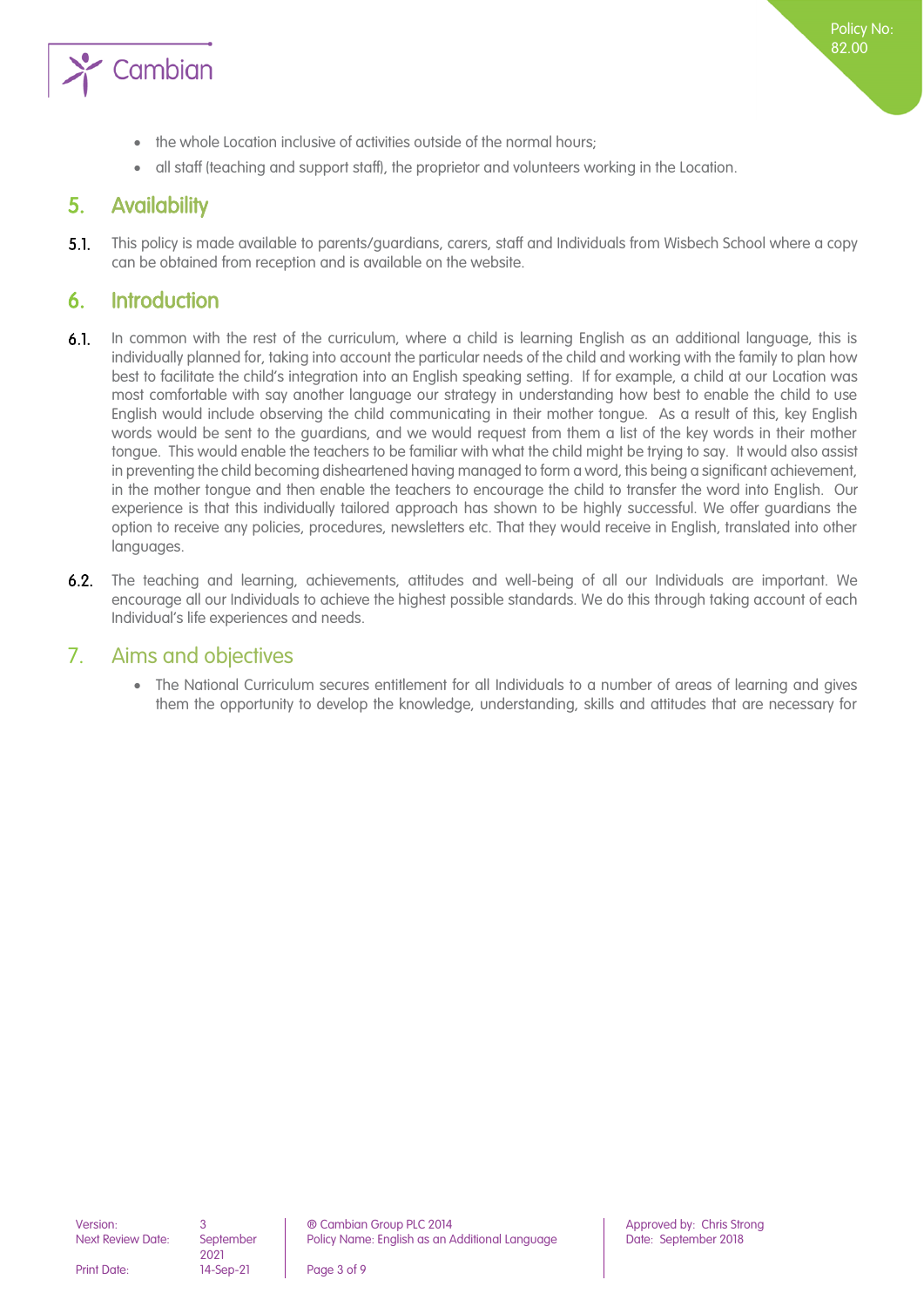

their self-fulfilment and development as responsible citizens. We promote the principles of fairness and justice for all through the education that we provide in our school.

- The aim of this policy is to help ensure that we meet the full range of needs of those Individuals who are learning English as an additional language. This is in line with the requirements of current legislation
- $7.1.$ We aim to raise the attainment of minority ethnic pupils by:
	- assessing pupils' English ability and giving pupils with EAL access to the curriculum as quickly as possible;
	- providing pupils with EAL opportunities to hear and read good models of English and extend their knowledge and use of English;
	- providing additional in-class and withdrawal support to these pupils;
	- developing an understanding of and valuing pupils' home languages;
	- using visual and auditory resources;
	- assessing pupils with EAL to establish their needs and progress;
	- liaising with Special Educational Needs (SEN) colleagues in identifying pupils who may additionally have SEN.
- The aims of our (EAL) provision are that all students whose first language is not English:  $7.2.$ 
	- become autonomous in all aspects of the English Language;
	- are supported so that they gain full access to the full school curriculum that is offered;
	- become aware of and can appropriately respond to differences and similarities between their cultures and others;
	- progress in their abilities within each aspect of the English Language including speaking, listening writing and reading;
	- are supported in their preparations for their next step in their academic careers.

## <span id="page-3-0"></span>8. Assessment for learning

- $8.1.$ We use the QCA English scales to measure English language competence for EAL Individuals linked to the National Curriculum. These have only recently been published. We carry out ongoing recording of attainment and progress in line with agreed school procedures.
- $8.2.$ The statutory assessment arrangements of the National Curriculum allow us to make special arrangements for Individuals who are learning English as an additional language.
- 8.3. In the mathematics tasks and tests at Key Stage 1 we help Individuals by translating English words or phrases that appear in the assessment materials, or non-English words or phrases that the Individuals use in their responses.
- $8.4.$ For the science and written mathematics test at Key Stage 2, we provide verbal or written translations of words or phrases in the test papers which we think are likely to prove difficult for Individuals for whom English is an additional

Print Date: 14-Sep-21 Page 4 of 9

2021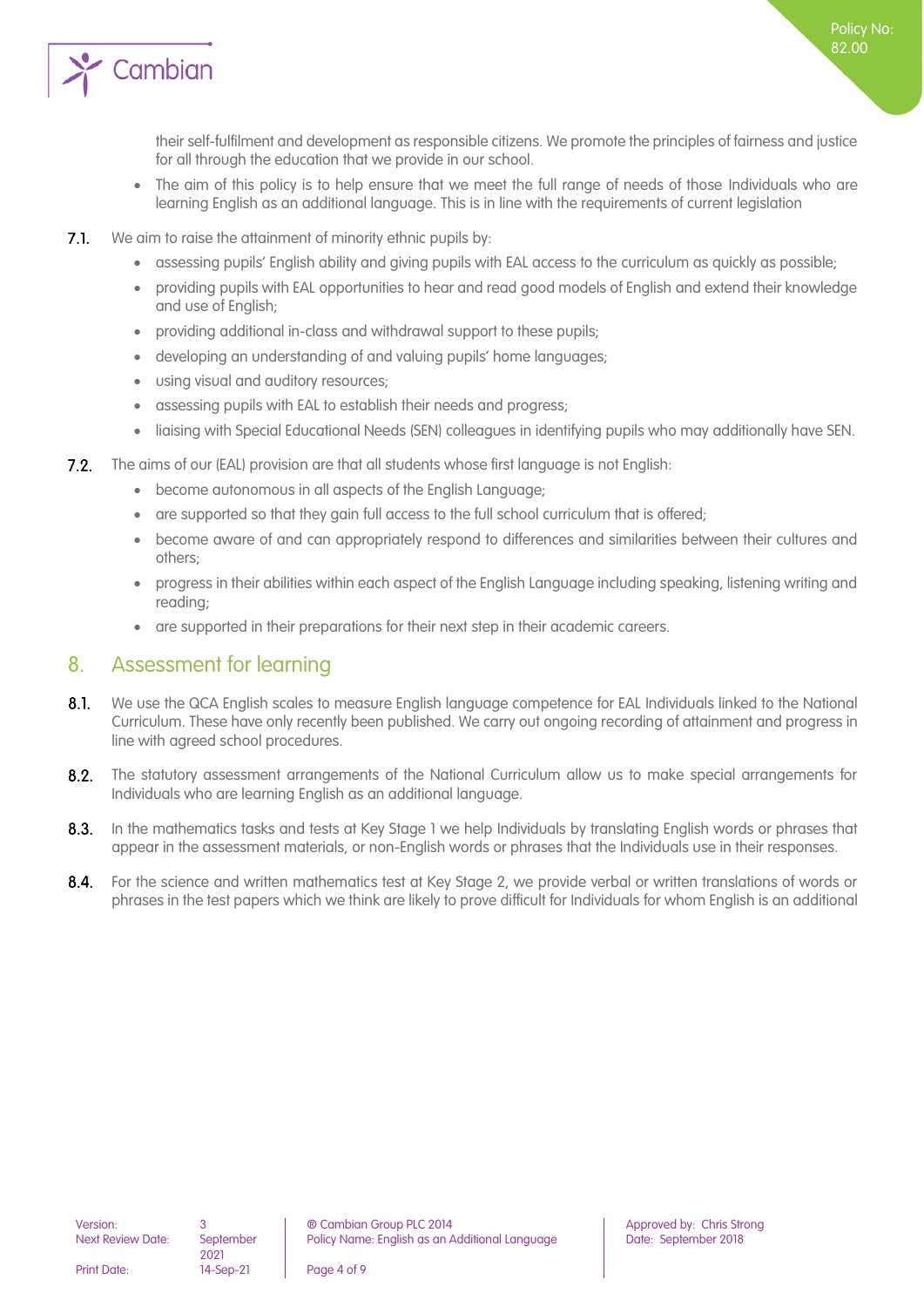

language. For the mental arithmetic test at Key Stage 2 we provide a verbal translation of the test to Individuals who have limited English.

- $8.5.$ The language support teacher offers support to Individuals during the Key Stage 1 and Key Stage 2 assessment period.
- $8.6.$ Students who have been resident in Britain for less than two years at the time of sitting formal public examinations (e.g. GCSE, A-level) may qualify for extra time. The SENCo will submit the necessary documentation to the relevant examining bodies in this instance.

#### <span id="page-4-0"></span>Identification and Assessment

- $8.7.$ Guardians are asked to inform school of any language needs their child may have on entry to school. In addition to this, their class teachers liaising with colleagues and working alongside pupils should be able to identify and assess pupils with EAL in order to target them for support. This can be done using a variety of data, including:
	- NFER English and Maths tests
	- PIPs and Aspects
	- Foundation stage profile
	- CATs
	- Teacher assessment
	- Reading tests/sweeps
	- Spelling tests
	- Individual pupil targets
	- ICT based tracking systems
	- Consultation with guardians
	- Attendance and behaviour monitoring
	- Accurate ethnic data
- Once the pupils have been identified and assessed, the class teacher needs to work with colleagues to develop  $8.8.$ Individual Language Plans with SMART targets (ILP's). All should be aware that EAL pupils will frequently understand what is being said, well before they have confidence enough to speak themselves.

#### <span id="page-4-1"></span>Teaching and learning style

- Teachers take action to help Individuals who are learning English as an additional language by various means:  $8.9.$ 
	- developing their spoken and written English by:
		- o ensuring that vocabulary work covers the technical as well as the everyday meaning of key words, metaphors and idioms;
		- o providing in class support for individuals and small groups;
		- o developing appropriate resources;
		- explaining how speaking and writing in English are structured for different purposes across a range of subjects;
		- o providing a range of reading materials that highlight the different ways in which English is used;
		- o encouraging Individuals to transfer their knowledge, skills and understanding of one language to another;
		- o providing support within small-group intervention strategy programmes also involving non–EAL pupils;
		- o providing advice and training for staff members;
		- o building on Individual's experiences of language at home and in the wider community, so that their developing uses of English and other languages support one another;
	- ensuring access to the curriculum and to assessment by:
		- o using accessible texts and materials that suit Individual's ages and levels of learning;

| Version:                 |                   | ® Cambian Group PLC 2014                       |
|--------------------------|-------------------|------------------------------------------------|
| <b>Next Review Date:</b> | September<br>2021 | Policy Name: English as an Additional Language |
| <b>Print Date:</b>       | 14-Sep-21         | Page 5 of 9                                    |

Approved by: Chris Strong Date: September 2018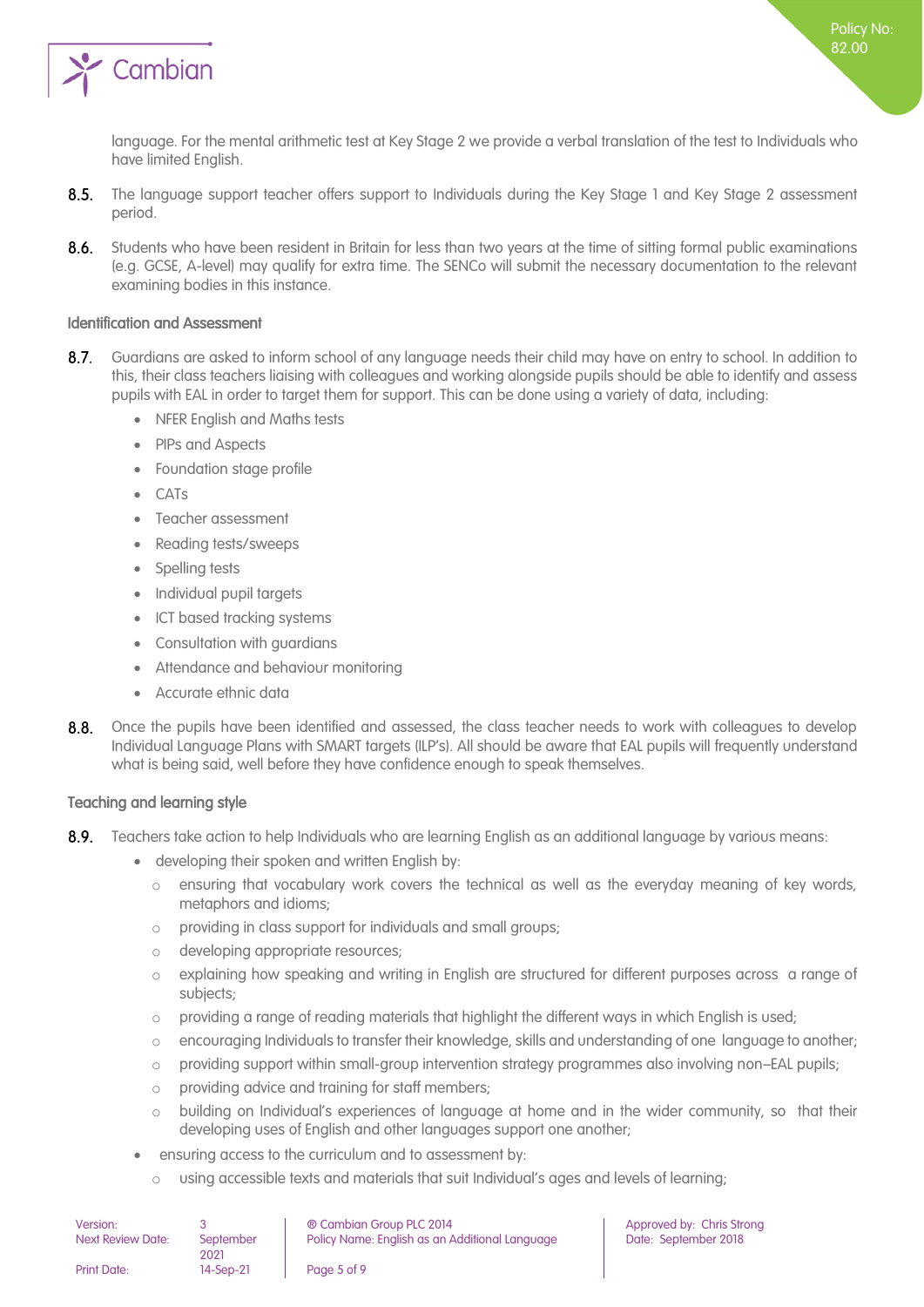

- o providing support through ICT, video or audio materials, dictionaries and translators, readers and amanuenses;
- o using the home or first language where appropriate.

#### <span id="page-5-0"></span>Home-school links

- 8.10. These are in place to:
	- Welcome guardians into school
	- Communicate with and involve guardians in their Individual's learning
	- Promote a multi-cultural understanding in school
- 8.11. The school is aware of obstacles to communication that may arise for some pupils and families with EAL and knows where to seek advice and support to overcome these.

#### <span id="page-5-1"></span>Professional development

8.12. All staff are provided with opportunities for training on EAL, through the SENCo, whose responsibility it is to provide this training on a regular basis, for all staff to extend their knowledge and understanding and enhance their skills. This contributes to the development of good practice and the raising of achievement within the school.

#### <span id="page-5-2"></span>Use of ICT

8.13. ICT is a central resource for learning in all areas at insert name of school and is used when relevant for meeting the needs of EAL pupils.

#### <span id="page-5-3"></span>Resources

8.14. Staff working with EAL pupils can receive training in how to use existing resources to support language development, as part of their professional development. The school seeks to purchase resources which reflect different ethnicities in their language, visual images and content. Money is allocated each year to purchase further resources to support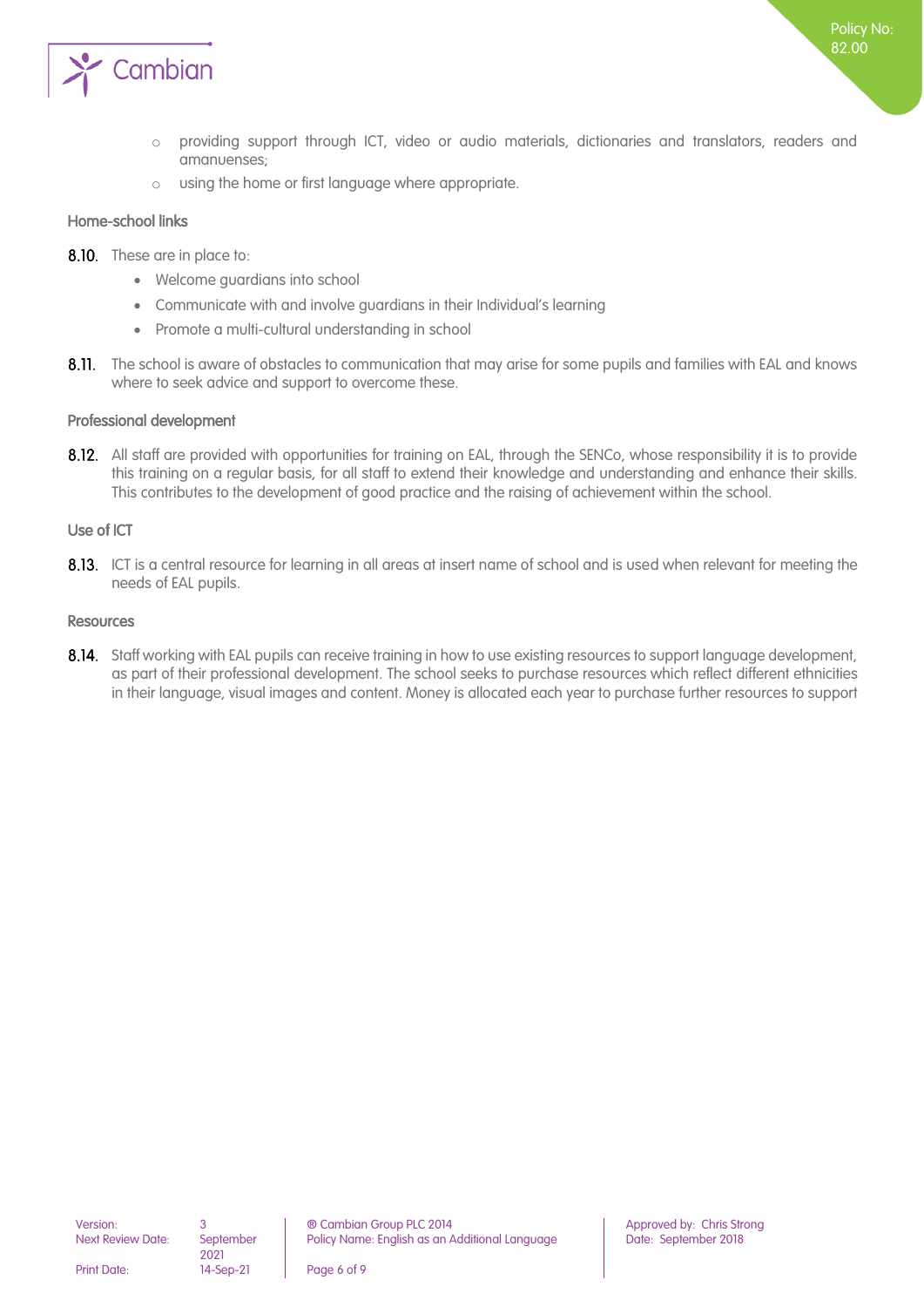

Policy No: 82.00

- dual language texts;
- multi lingual labels around the classroom / school and
- stories from their own and other cultures.

#### <span id="page-6-0"></span>Effective EAL support

8.15. This will be evidenced by:

- High standards of EAL training and curriculum content for EAL pupils
- Good leadership and management of EAL
- Pupils with EAL are sufficiently challenged and supported so they can reach their potential
- Support takes account of pupils at the early stage of language learning
- Use of our 'guardian angel' system. New EAL learners can be paired with both a helper who speaks their mother tongue, wherever possible (to help them feel comfortable) and a classmate (to help them integrate into the school)
- Support takes account of pupils at later stages of language learning by supporting them in their development of literacy across the curriculum and higher order language skills, e.g. pre-teach specific vocabulary, for example for science, to prepare them in advance of the lesson
- The offered curriculum is relevant and sensitive
- The SMT is involved in the monitoring, deployment and quality of provision for the support of minority ethnic pupils
- Links with guardians are good
- The area is a strength in the school
- 8.16. The additional support beyond the classroom available through the SEND department will take following form:

#### <span id="page-6-1"></span>Key Stage 4

8.17. Students with an appropriate level of English will continue in mainstream English lessons leading to GCSE English and English literature. Those who would find the GCSE curriculum too difficult or inappropriate will receive timetabled EAL lessons in preparation for the First Certificate in English or the Cambridge Preliminary English Test.

#### <span id="page-6-2"></span>Key Stage 5

8.18. Sixth formers are recommended two lessons of EAL a week during their study periods. Students are working towards the IELTS examination which is required by many universities in the UK and abroad. Arrangements will be made for them to take their IELTS at a local school centre.

#### <span id="page-6-3"></span>Identification of EAL needs

- 8.19. EAL needs are identified through a range of methods, including:
	- On entry, when EAL is identified and recorded as part of the entrance process, and interviews/meetings with the child and guardians take place.
	- By teaching staff recognition of the particular needs of a child, which should be fed back to the SENCo.
	- Through individual meetings with the SENCo, and with the Head of the MFL faculty where appropriate (e.g. where the language spoken is one that is taught within school, and/or where facilitation of the child's development of language can clearly be assisted through the MFL department's provision).
	- Through discussion with external professionals e.g. tutors, previous teachers, etc.
	- Through parental information.

| Version:                 |                   | ® Cambian Group PLC 2014                       |
|--------------------------|-------------------|------------------------------------------------|
| <b>Next Review Date:</b> | September<br>2021 | Policy Name: English as an Additional Language |
| <b>Print Date:</b>       | 14-Sep-21         | Page 7 of 9                                    |

Approved by: Chris Strong Date: September 2018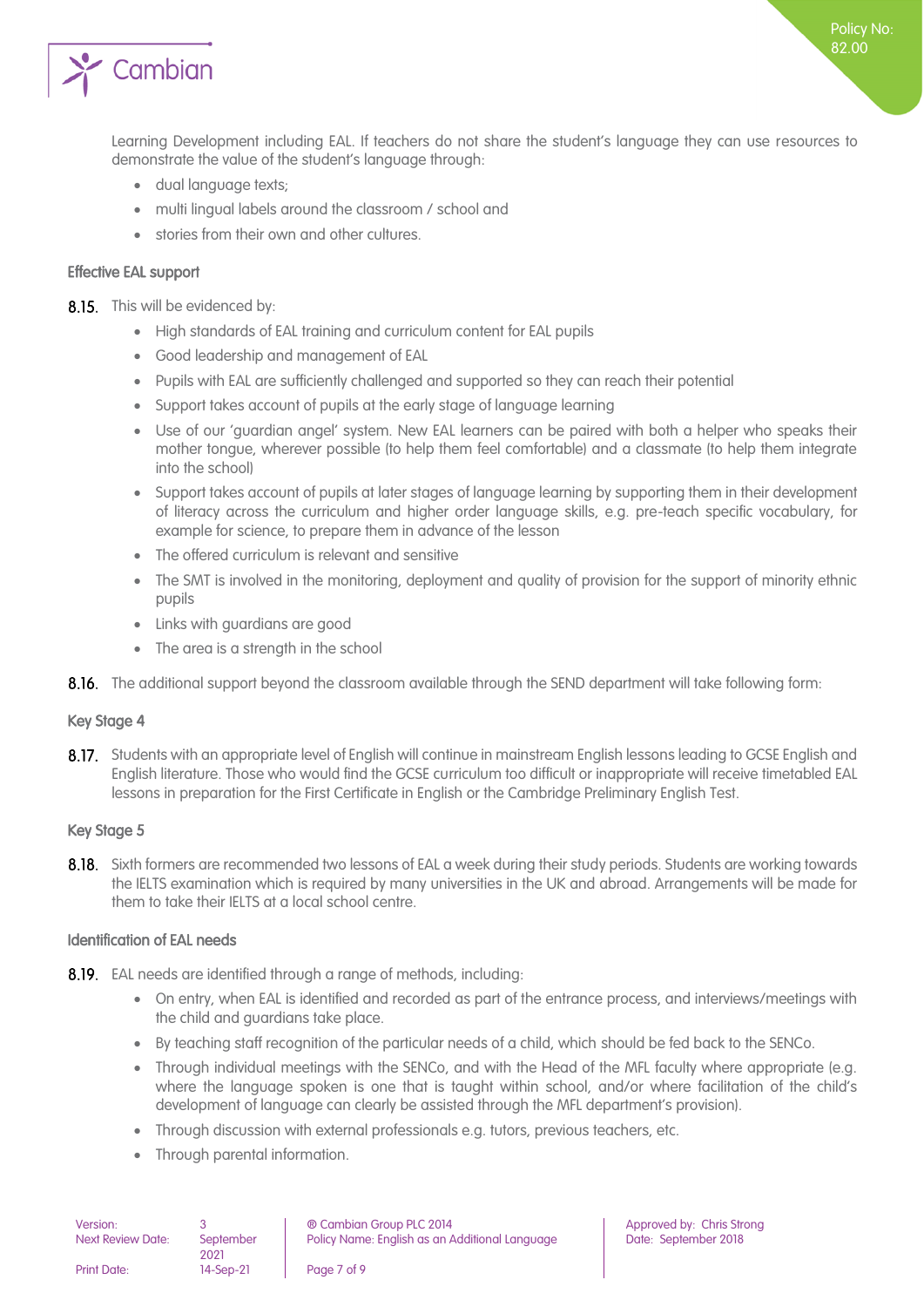

8.20. Guardians are asked to inform school of any language needs their child may have on entry to school. In addition to this, their class teachers liaising with colleagues and working alongside their students should be able to identify and assess students with EAL in order to target them for support. Once the students have been identified and assessed, the SENCo will provide key details of the students' requirements, and advice as to appropriate strategies, through the EAL register. All should be aware that EAL students will frequently understand what is being said, well before they have confidence enough to speak themselves.

#### <span id="page-7-0"></span>Provision for Learning Needs

8.21. Students with EAL will be differentiated for in accordance with our Differentiation and SEND policies. This may involve the use of all main forms of differentiation (resource, outcome, choice, support, task). As with all students this differentiation will be personalised by subject teachers to take into account the stage of learning attained by the student, and the methods in which they work best. Teachers will be advised and supported by the SENCo as to suitable methods for each child.

#### <span id="page-7-1"></span>Provision for Learning Needs within Modern Foreign Languages (MFL) lessons

- 8.22. We have students who have Enalish as their native language and who use another language. We will also have students whose native tongue is not English but they use it as their language of instruction. We will refer to both categories of students as Bilingual Learners as they live in two or more languages. Bilingual students are those who have 'access to more than one language in normal and natural ways in their daily lives.'
- 8.23. Within language lessons we will aim for Additive Bilingualism rather than Transitional Bilingualism which can restrict student leaning. We will aim that through their lessons in French and Spanish, knowledge of other languages extends their constantly expanding language repertoire promoting their use of English and mother tongue. Languages are not separate and isolated units and bilingual learners show a greater level of metalinguistic awareness as well as greater cognitive capacity for language as a system. Bilingual students often demonstrate higher levels of selfconfidence as they function in different cultures and social groups.
- 8.24. If a student is bilingual in French or Spanish, they will be given access to an EPP booklet for regular extension within the classroom. Additional EAL resources tailored to their precise abilities and needs will also be made regularly available. The opportunity to sit qualification examinations (e.g. GCSE, A-level) in their native tongue will be arranged wherever possible, and the Head of MFL can provide advice and guidance on obtaining tuition in languages outside school. Furthermore, the Head of MFL will endeavour to allocate time, where possible, to one on one or small group sessions with bilingual students with Native Language Assistants alongside the option of an after school club delivered by the assistants aimed specifically for bilingual speakers of the appropriate language.
- 8.25. Language learning for our bilingual learners is encouraged through:
	- contextual support through practical experiences;
	- appropriate modelling of language;
	- opportunities to communicate confidently in the new language;
	- motivation through meaningful activities;
	- self-confidence through praise and
	- stimulating and enjoyable learning situations and
	- Time spent with Native Language Assistants in one on one or small group sessions.

#### <span id="page-7-2"></span>Curriculum Access

8.26. Teaching and learning, achievements, attitudes and well-being of all our Individuals are important. Some of our Individuals may have particular learning and assessment requirements, which are linked to their progress in learning English as an additional language. Individuals who are learning English as an additional language have skills and

2021